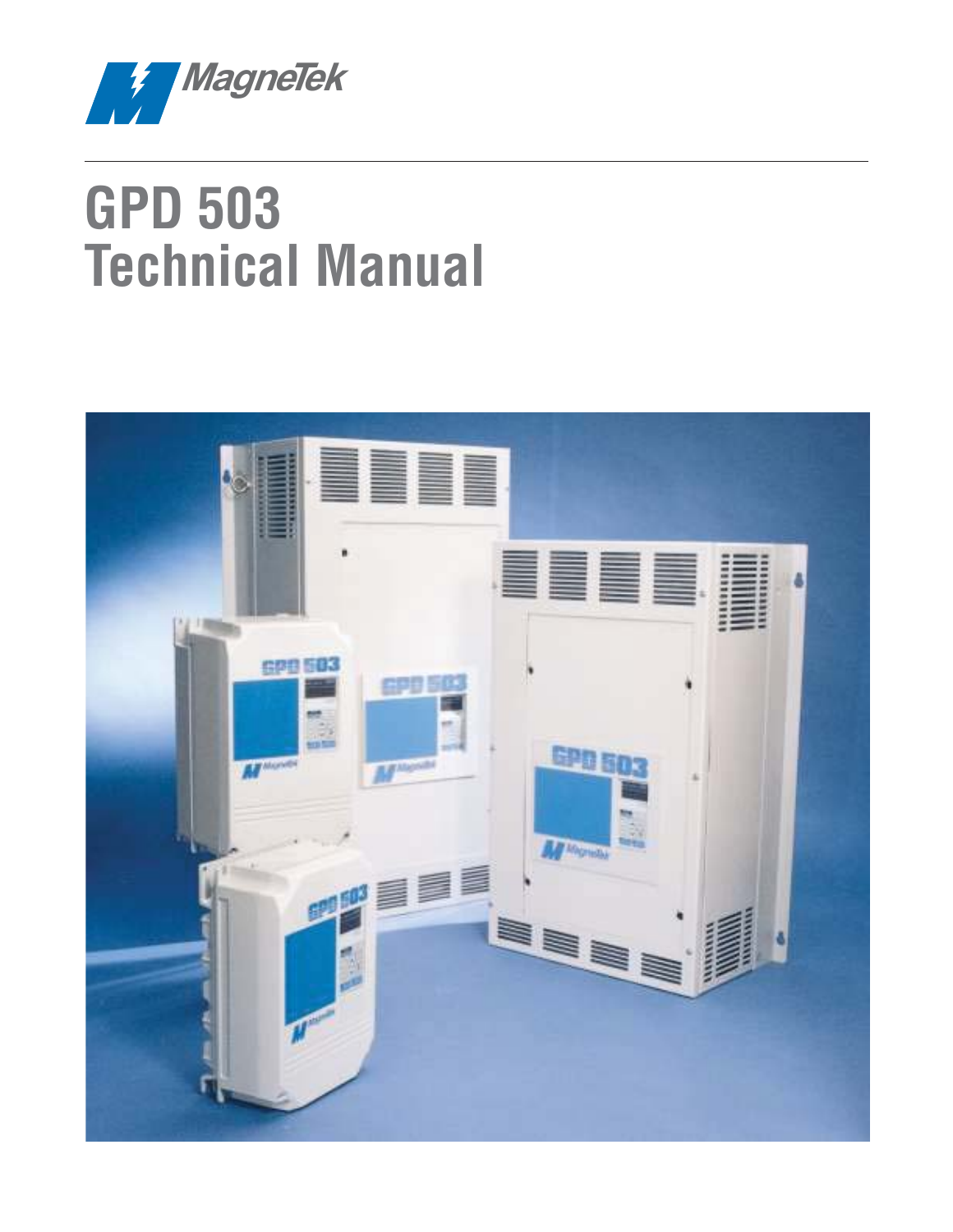# **GPD 503 SIMPLIFIED START-UP PROCEDURE**

This procedure will quickly get you up and running by Digital Operator keypad or user supplied remote operator control. It assumes that the GPD 503 and motor are correctly wired (see pages 1-8 thru 1-15), and start-up is to be performed without any changes to factory set constants. Detailed information on the many other features of this drive will be found in later sections of this manual.

#### **INSTALLATION**

- 1. Be certain your input voltage source, motor, and drive name plates are all marked either 230V, 460V, or 575V. Other voltages can be used, but require additional programming, see Section 2.
- 2. Mount drive on a vertical surface with adequate space for air circulation.
- 3. Remove front cover, fit conduit to bottom plate, and connect power and ground wires as shown.

## **CAUTION**

**Be certain you connect input power to terminals L1, L2, and L3 only, or serious damage will result. Connect motor to terminals T1, T2, and T3 only.**

#### **KEYPAD OPERATION**

- 1. **Replace cover and apply input power** keypad display shows "**F00.00** "; **DRIVE**, **FWD**, and **STOP** lamps are on. Press and hold **JOG** key, noting direction of motor rotation. If it is incorrect, remove power, wait for "CHARGE" light to go out, then switch wires between terminals T1, and T2. Replace cover, and apply input power.
- 2. **Run, Stop, and Frequency (Speed)** Here, the terms frequency and speed are used interchangeably. A value of 60.00 (Hz) in the "**F00.00** " display equals full speed (frequency) for common motors. Press **RUN** key; **RUN** lamp lights, **STOP** lamp flashes (to indicate drive is running at zero speed). Note flashing "**0**" in "**F00.00** " display. Press "up arrow" key one time to increase display frequency value to **10.00.** Press **DATA/ENTER** key to enter speed data, noting that motor shaft begins to turn. Repeat this procedure using "up arrow", "down arrow" and "right arrow" (**RESET**) keys to introduce various speeds, noting that the drive responds to each new value only after the **DATA/ENTER** key is pressed. The "**F00.00** " display indicates the frequency command the drive is looking at, whether it is running or not.
- 3. **Reversing** can be selected while stopped, or while running. With the drive stopped, press **FWD/REV** key and note the **REV** lamp lights and **FWD** lamp goes out. If drive is running when this key is pressed, the drive will decelerate the motor to 0 Hz, then accelerate the motor to the same speed in the opposite direction. You can try this while running, provided your machine can be operated in reverse direction without damage.
- 4. **Displays** With drive stopped, each time the **DISPL** (display) key is pressed, a different function appears. The first function on power up is the "**F00.00** " display, discussed above. Press **DISPL** and "**0.00 "** appears; this is a display of output frequency (speed) and is recognized as the only display without alpha characters. The next is "**0.0A "**; the "**A**" indicates this display is output amps. For other display information, refer to Section 3.
- 5. **Faults** If an unacceptable operating condition such as code **Ou** (over voltage), **Uu** (under voltage), **OC** (over current), etc. occurs, the drive will trip, and the motor will coast to a stop. The appropriate fault code will be displayed. Examine fault code; consult Sections 6 & 7 for fault correction procedure.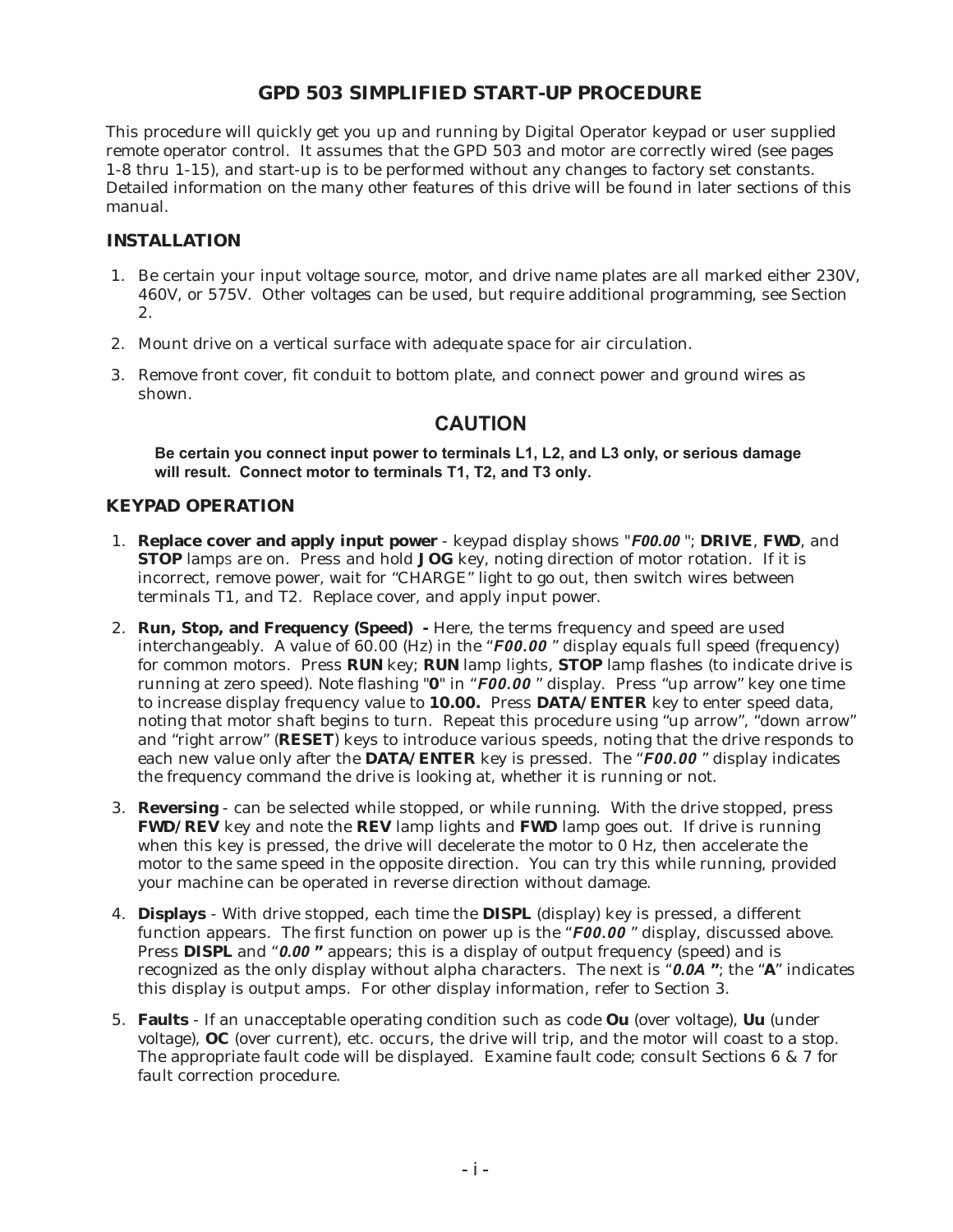#### **INSTALLATION OF EXTERNAL RUN/STOP SWITCH AND SPEED POTENTIOMETERS**

IMPORTANT: Complete the INSTALLATION and KEYPAD OPERATION instructions before attempting external control.

- 1. Disconnect power, remove cover, and wait for "CHARGE" light to go out.
- 2. Refer to the diagram below and connect a switch to terminals 1 and 11 using two conductor shielded wire. This circuit is 24Vdc, very low current; use a quality rotary or toggle switch (all wire should be 14-18AWG). Connect the shield to terminal 12 on the drive end only.
- 3. Install a single conductor "jumper" wire between drive terminals 5 and 11.
- 4. Connect a manual speed potentiometer rated 2000-3000 ohms, 1 watt minimum, using three conductor shielded wire, with shield connected at terminal 12. Connect wires to the potentiometer as shown, viewing potentiometer from the back. Trace wire shown closest to the top in diagram (right side of potentiometer) and connect to terminal 17. Trace center wire of potentiometer through and connect to terminal 16. The remaining wire will be connected to the trim pot in step 5.
- 5. Connect a trim potentiometer rated 2000-3000 ohms, 1 watt minimum, as close to the drive terminals as possible. Viewing the potentiometer from the back, connect a single conductor wire from the left terminal to terminal 15 of the drive. Connect a short jumper wire between the center and left terminals. Connect remaining wire from manual speed pot as shown.

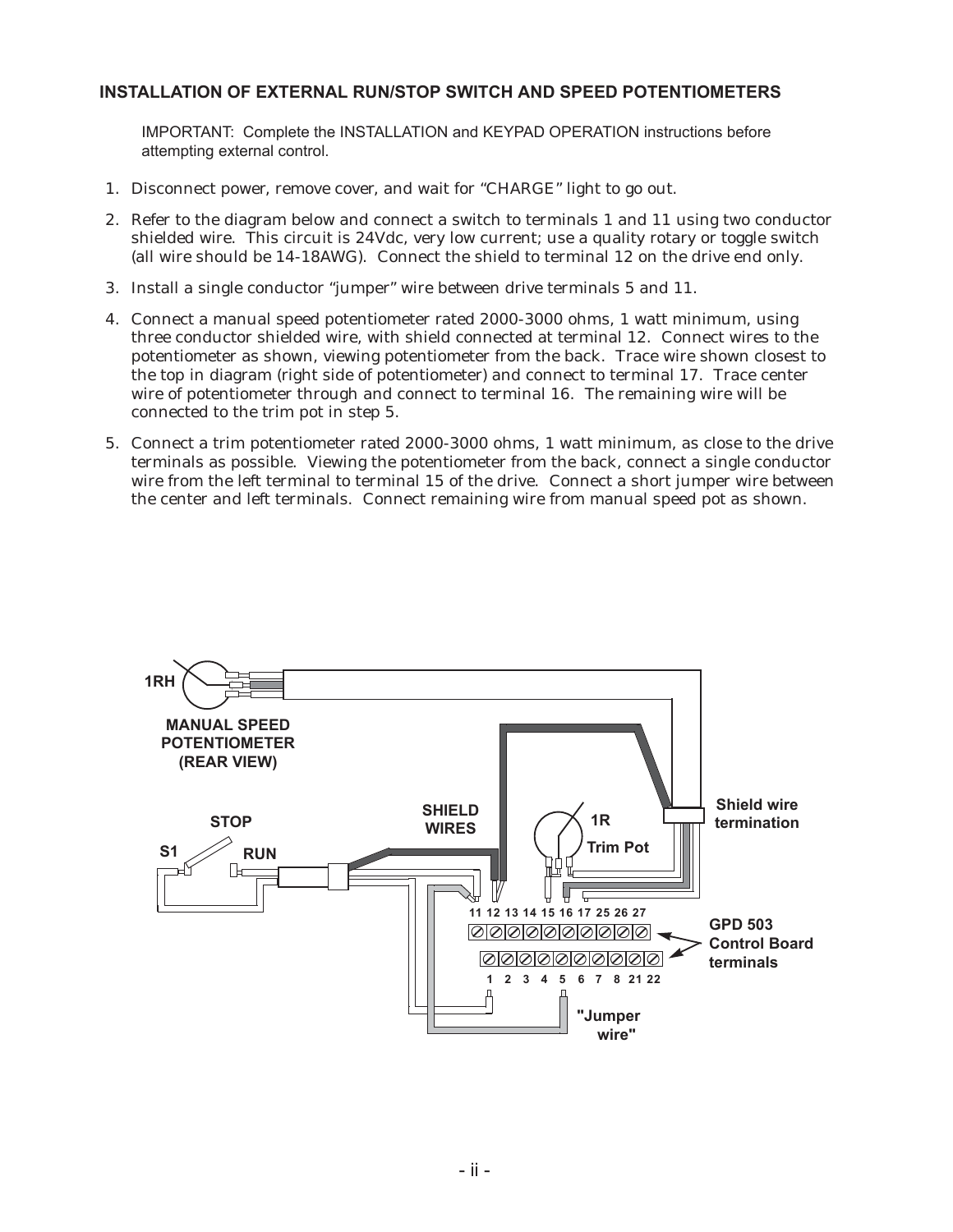**IMPORTANT:** Programming is required to set up the drive for operation from external terminals.

- 6. Replace cover, make sure remote switch S1 is in "Stop" position, then apply power. Note that the **DRIVE** lamp is on. Press **DRIVE/PROGRAM** key, noting the **DRIVE** lamp goes out, indicating drive is in the "Program mode". The display will show "**Sn-01 ",** which is a constant (address). Press the "up arrow" (**RESET**) key three times to change constant to "**Sn-04** ". Press the **DATA/ENTER** key; the display will show "**0011** ", and the left **0** will be flashing. Using the same procedure used in setting the speed in "KEYPAD OPERATION", move to the first **1** and change it to **0**; then move to the remaining **1** and also change it to **0**. The display should now read "**0000** ". Press the **DATA/ENTER** key to change the contents of constant Sn-04 to this new value. Display will momentarily show "**End** ".
- 7. Press **DRIVE/PROGRAM** key, noting **DRIVE** lamp turns on; you have returned to the "Drive mode".
- 8. Calibrate manual speed pot for maximum speed at maximum rotation. With switch S1 in the "Stop" position, press **DISPL** key repeatedly, stopping at the "**FXX.XX "** display. The display will be indicating the combined setting of the trim, and manual speed pots. Turn manual speed pot (as viewed from the front) to the right (maximum) setting. Turn trim pot slowly until "**F59.00** " is displayed, then advance just enough to display "**F60.00** ".
- 9. Press **DISPL** key to move to output frequency display, turn switch S1 to "Run", and adjust motor speed with manual speed pot.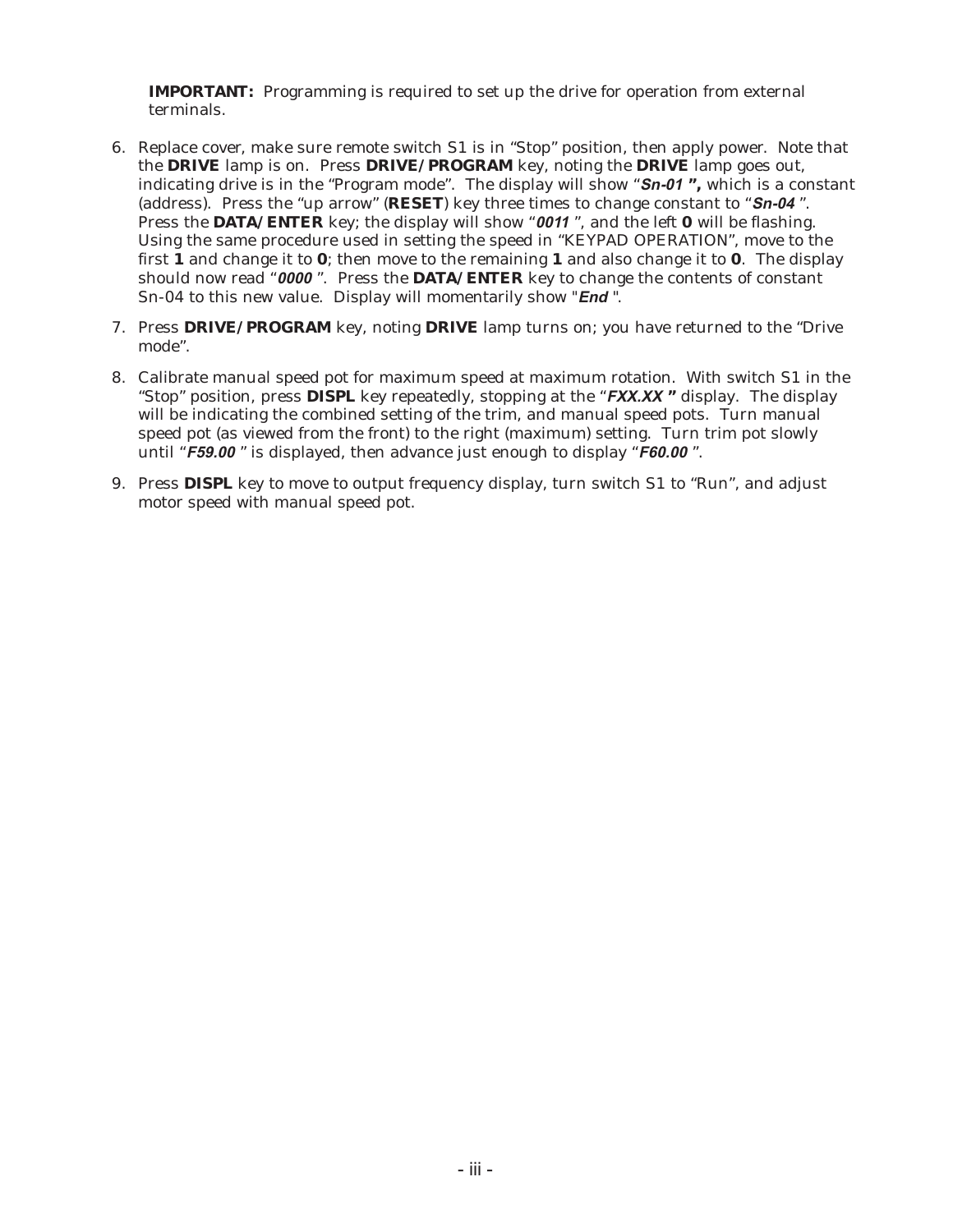| <b>CONSTANT</b><br><b>NUMBER</b> | <b>FACTORY</b><br><b>SETTING</b> | <b>USER</b><br><b>SETTING</b> | <b>CONSTANT</b><br><b>NUMBER</b> | <b>FACTORY</b><br><b>SETTING</b> | <b>USER</b><br><b>SETTING</b> | <b>CONSTANT</b><br><b>NUMBER</b> | <b>FACTORY</b><br><b>SETTING</b> | <b>USER</b><br><b>SETTING</b> |
|----------------------------------|----------------------------------|-------------------------------|----------------------------------|----------------------------------|-------------------------------|----------------------------------|----------------------------------|-------------------------------|
| $An-01$<br>An- $02$<br>$An-03$   | 0.00<br>0.00<br>0.00             |                               | $Sn-22$<br>$Sn-23$<br>$Sn-24$    | 02<br>00<br>00                   |                               | $Cn-29$<br>$Cn-30$<br>$Cn-31$    | 50<br>160<br>(4)                 |                               |
| An- $04$<br>An- $05$<br>An- $06$ | 0.00<br>0.00<br>0.00             |                               | $Sn-25$<br>$Sn-26$<br>$Sn-27$    | 0000<br>0000<br>0010             |                               | $Cn-32$<br>$Cn-33$<br>$Cn-34$    | (4)<br>(4)<br>30(3)              |                               |
| An-07<br>An- $08$<br>An- $09$    | 0.00<br>0.00<br>6.00             |                               | $Sn-28$                          | 0100                             |                               | $Cn-35$<br>$Cn-36$<br>$Cn-37$    | 2.0<br>0<br>(4)                  |                               |
| $bn-01$<br>$bn-02$<br>$bn-03$    | 10.0<br>10.0<br>10.0             |                               | $Cn-01$                          | 230.0<br>(230V)<br>or 460.0      |                               | $Cn-38$<br>$Cn-39$<br>$Cn-40$    | 150<br>2.0(4)<br>(4)             |                               |
| $bn-04$<br>$bn-05$<br>$bn-06$    | 10.0<br>100.0<br>0               |                               |                                  | (460V)<br>or 575.0<br>(575V)     |                               | $Cn-41$<br>$Cn-42$               | 100<br>0.3                       |                               |
| $bn-07$<br>$bn-08$<br>$bn-09$    | 1.0<br>0.0<br>80                 |                               | $Cn-02$<br>$Cn-03$<br>$Cn-04$    | (2)<br>(2)<br>(2)                |                               | $Un-01$<br>$Un-02$<br>$Un-03$    | N/A<br>N/A<br>N/A                | N/A<br>N/A<br>N/A             |
| $bn-10$<br>$bn-11$<br>$bn-12$    | $\mathbf{1}$<br>1.00<br>0.50     |                               | $Cn-05$<br>$Cn-06$<br>$Cn-07$    | (2)<br>(2)<br>(2)                |                               | $Un-04$<br>$Un-05$<br>$Un-06$    | N/A<br>N/A<br>N/A                | N/A<br>N/A<br>N/A             |
| $Sn-01$<br>$Sn-02$<br>$Sn-03$    | (1)<br>01<br>0000                |                               | $Cn-08$<br>$Cn-09$<br>$Cn-10$    | (2)<br>(1)<br>1.5(2)             |                               | $Un-07$<br>$Un-08$<br>$Un-09$    | N/A<br>N/A<br>N/A                | N/A<br>N/A<br>N/A             |
| $Sn-04$<br>$Sn-05$<br>$Sn-06$    | 0011<br>0000<br>0000             |                               | $Cn-11$<br>$Cn-12$<br>$Cn-13$    | 50<br>0.0<br>0.0                 |                               | $Un-10$                          | N/A                              | N/A                           |
| $Sn-07$<br>$Sn-08$<br>$Sn-09$    | 0000<br>0100<br>0000             |                               | $Cn-14$<br>$Cn-15$<br>$Cn-16$    | 100<br>0<br>0.0                  |                               |                                  |                                  |                               |
| $Sn-10$<br>$Sn-11$<br>$Sn-12$    | 0000<br>0000<br>0100             |                               | $Cn-17$<br>$Cn-18$<br>$Cn-19$    | 0.0<br>0.0<br>1.0                |                               |                                  |                                  |                               |
| $Sn-13$<br>$Sn-14$<br>$Sn-15$    | 0100<br>0000<br>03               |                               | $Cn-20$<br>$Cn-21$<br>$Cn-22$    | 0<br>0.0<br>2.0                  |                               |                                  |                                  |                               |
| $Sn-16$<br>$Sn-17$<br>$Sn-18$    | 04<br>06<br>08                   |                               | $Cn-23$<br>$Cn-24$<br>$Cn-25$    | (4)<br>(4)<br>00                 |                               |                                  |                                  |                               |
| $Sn-19$<br>$Sn-20$<br>$Sn-21$    | 00<br>00<br>01                   |                               | $Cn-26$<br>$Cn-27$<br>$Cn-28$    | 160<br>0.1<br>170                |                               |                                  |                                  |                               |

## **QUICK REFERENCE FOR GPD 503 CONSTANTS (FACTORY SET)**

(1) Setting depends on GPD 503 rating. See Table A3-1.

(2) Initial value is related to V/f curve selected by Sn-02 setting.

- (3) Motor rated current (Cn-09) is set at 100% level. Setting range: 10 to 200% of GPD 503 rated capacity.
- (4) Initial value differs depending on GPD 503 capacity.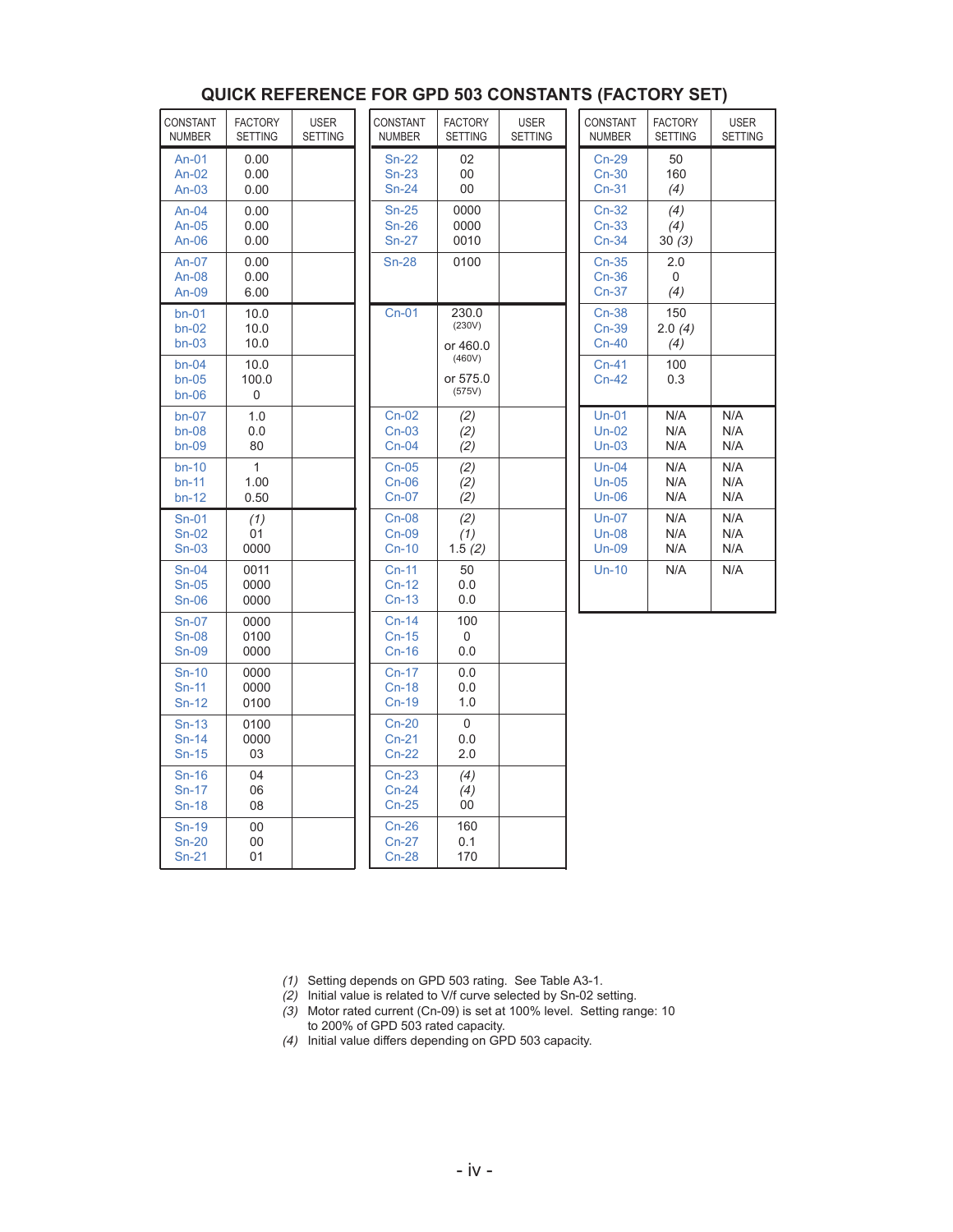# **Horsepower Range**

| <b>RATED</b>                            | <b>HORSEPOWER</b>     |                       | <b>MODEL</b>                  |  |  |
|-----------------------------------------|-----------------------|-----------------------|-------------------------------|--|--|
| <b>INPUT</b>                            | CT (150% OL)          | VT (125% OL)          | NO.                           |  |  |
|                                         | $\mathbf{1}$          | $\mathbf{1}$          | <b>DS305</b>                  |  |  |
|                                         | $\overline{2}$        | $\overline{2}$        | <b>DS302</b>                  |  |  |
|                                         | $\overline{3}$        | $\overline{3}$        | <b>DS306</b>                  |  |  |
|                                         | 5                     | 5                     | <b>DS307</b>                  |  |  |
|                                         | 7.5                   | 7.5/10                | <b>DS308</b>                  |  |  |
| $\sqrt{2}$<br>$\ensuremath{\mathsf{3}}$ | 10<br>$\overline{15}$ | 15<br>$\overline{20}$ | <b>DS309</b><br><b>DS310</b>  |  |  |
| $\mathsf{O}\xspace$                     | 20                    | 25                    | <b>DS311</b>                  |  |  |
| $\vee$                                  | $\overline{25}$       | $\overline{30}$       | <b>DS322</b>                  |  |  |
|                                         | 30                    | 40                    | <b>DS323</b>                  |  |  |
|                                         | 40                    | $\overline{50}$       | <b>DS2040</b>                 |  |  |
|                                         | 40/50                 | 50                    | GPD503-2L40                   |  |  |
|                                         | 50                    | 60                    | <b>DS2050</b>                 |  |  |
|                                         | 60                    | 60                    | GPD503-2L50                   |  |  |
|                                         | 60                    | 75                    | <b>DS2060</b>                 |  |  |
|                                         | 60<br>75              | 75<br>100             | GPD503-2L60<br><b>DS2075</b>  |  |  |
|                                         | 75                    | 100                   | GPD503-2L75                   |  |  |
|                                         | 100                   | 150                   | <b>DS2100</b>                 |  |  |
|                                         | 100                   | 125                   | GPD503-2L100                  |  |  |
|                                         | ī                     | 1                     | <b>DS313</b>                  |  |  |
|                                         | $\frac{2}{3}$         | $\overline{2}$        | <b>DS304</b>                  |  |  |
|                                         |                       | $\overline{3}$        | <b>DS314</b>                  |  |  |
|                                         | 5                     | 5                     | <b>DS315</b>                  |  |  |
|                                         | 7.5                   | 7.5/10                | <b>DS316</b>                  |  |  |
| $\overline{\mathbf{4}}$                 | 10<br>$\overline{15}$ | 15<br>$\overline{20}$ | <b>DS317</b><br><b>DS318</b>  |  |  |
| 6                                       | 20                    | 25                    | <b>DS326</b>                  |  |  |
| $\mathsf 0$                             | $\overline{25}$       | $\overline{30}$       | <b>DS325</b>                  |  |  |
| $\vee$                                  | 30                    | 40                    | <b>DS330</b>                  |  |  |
|                                         | 40                    | 50                    | <b>DS340</b>                  |  |  |
|                                         | 50                    | 60                    | <b>DS350</b>                  |  |  |
|                                         | 60                    | 75                    | <b>DS360</b>                  |  |  |
|                                         | 75                    | 100                   | <b>DS075</b>                  |  |  |
|                                         | 75/100<br>100         | 100<br>150            | GPD503-4L75<br><b>DS100</b>   |  |  |
|                                         | 100                   | 150                   | GPD503-4L100                  |  |  |
|                                         | 150                   | 200                   | <b>DS150</b>                  |  |  |
|                                         | 150                   | 200                   | GPD503-4L150                  |  |  |
|                                         | 200                   | 250                   | <b>DS200</b>                  |  |  |
|                                         | 200                   | 250                   | GPD503-4L200                  |  |  |
|                                         | 250                   | 300                   | <b>DS250</b>                  |  |  |
|                                         | 300                   | 400                   | <b>DS303</b>                  |  |  |
|                                         | 400<br>$\overline{2}$ | 500<br>$\overline{3}$ | <b>DS400</b><br><b>DS5003</b> |  |  |
|                                         | $\overline{3}$        | 3                     | <b>DS5004</b>                 |  |  |
|                                         | $\overline{5}$        | $\overline{5}$        | <b>DS5006</b>                 |  |  |
|                                         | 7.5                   | 7.5                   | DS5009                        |  |  |
|                                         | 10                    | 10                    | <b>DS5012</b>                 |  |  |
|                                         | 15                    | 15                    | <b>DS5017</b>                 |  |  |
| 5                                       | $\overline{20}$       | $\overline{20}$       | <b>DS5022</b>                 |  |  |
| $\overline{7}$                          | 25                    | 25                    | <b>DS5027</b>                 |  |  |
| 5<br>$\vee$                             | $\overline{30}$       | $\overline{30}$<br>40 | <b>DS5032</b><br>DS5043       |  |  |
|                                         | 40<br>50              | 50                    | <b>DS5054</b>                 |  |  |
|                                         | 60                    | 60                    | DS5064                        |  |  |
|                                         | $\overline{75}$       | $\overline{75}$       | DS5081                        |  |  |
|                                         | 100                   | 100                   | <b>DS5112</b>                 |  |  |
|                                         | 125                   | 150                   | <b>DS5130</b>                 |  |  |
|                                         | 150                   | 200                   | DS5172                        |  |  |
|                                         | 200                   | 200                   | DS5202                        |  |  |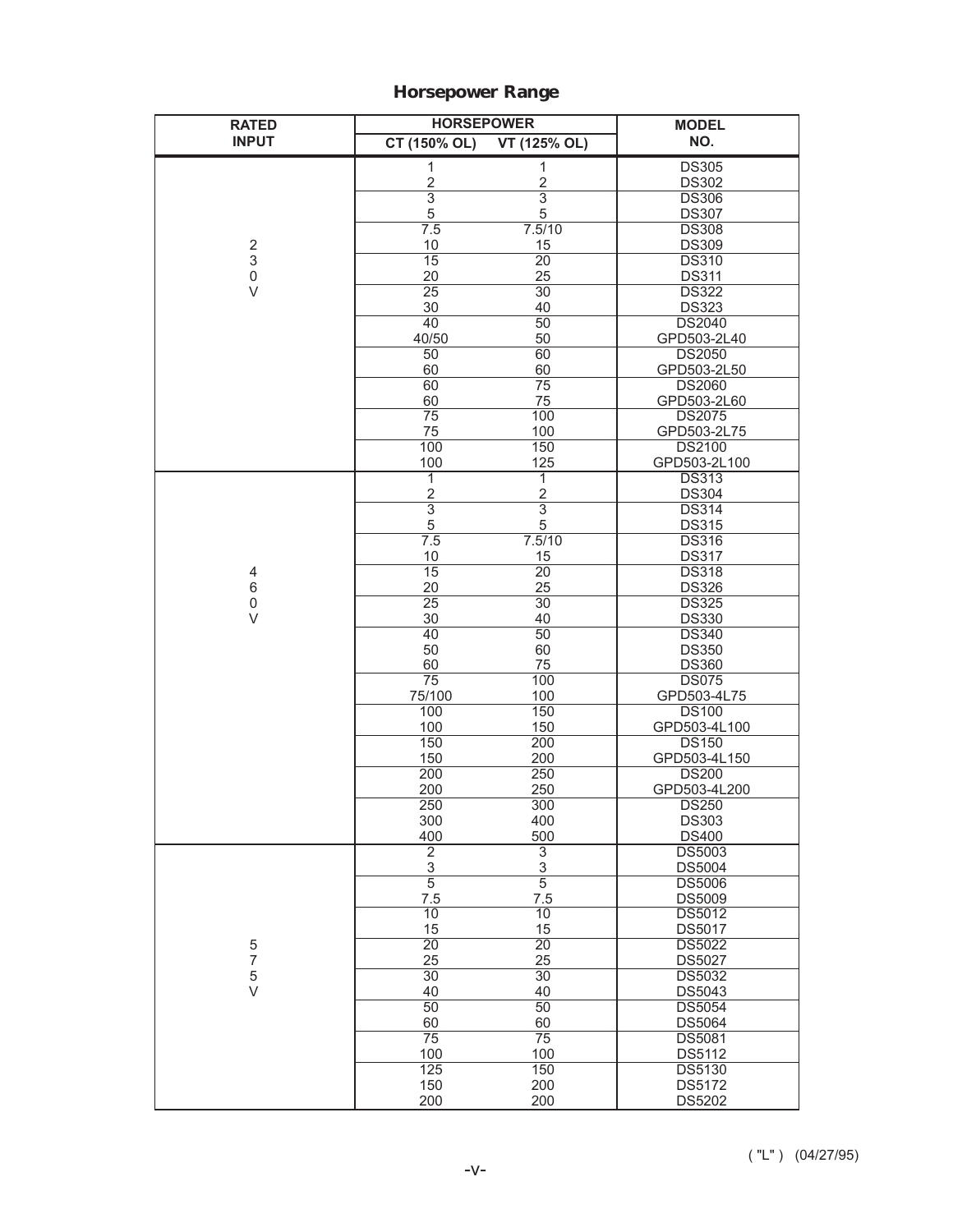# **1.1 GENERAL**

The GPD 503 is a high performance sine-coded pulse width modulated AC motor drive which generates an adjustable voltage/frequency three phase output for complete speed control of any conventional squirrel cage induction motor. Automatic stall prevention and voltage boost prevents nuisance tripping during load or line side transient conditions. The GPD 503 will not induce any voltage line notching distortion back to the utility line and maintains a displacement power factor of not less than 0.95 throughout its speed range.

When properly installed, operated and maintained, the GPD 503 will provide a lifetime of service. It is mandatory that the person who operates, inspects, or maintains this equipment thoroughly read and understand this manual before proceeding.

This manual primarily describes the GPD 503, but contains basic information for the operator control station as well. For details of the operation of other units in the drive system, refer to their respective manuals.

#### **1.2 RECEIVING**

The GPD 503 is thoroughly tested at the factory. After unpacking, verify the part numbers with the purchase order (invoice). Any damages or shortages evident when the equipment is received must be reported immediately to the commercial carrier who transported the equipment. Assistance, if required, is available from your sales representative.

#### **1.3 PHYSICAL INSTALLATION**

Location of the GPD 503 is important to achieve proper performance and normal operating life. The unit should be installed in an area where it will be protected from:

- Direct sunlight, rain or moisture.
- Corrosive gases or liquids.
- Vibration, airborne dust or metallic particles.

For effective cooling as well as proper maintenance, a wall mount style GPD 503 must be installed vertically to the ground using four mounting screws. There MUST be a MINIMUM 6 in. clearance above and below the GPD 503. A MINIMUM 2 in. clearance is required on each side on the GPD 503.

A free-standing style GPD 503 must be installed with enough clearance for opening the door of the cabinet; this will ensure sufficient air space for cooling.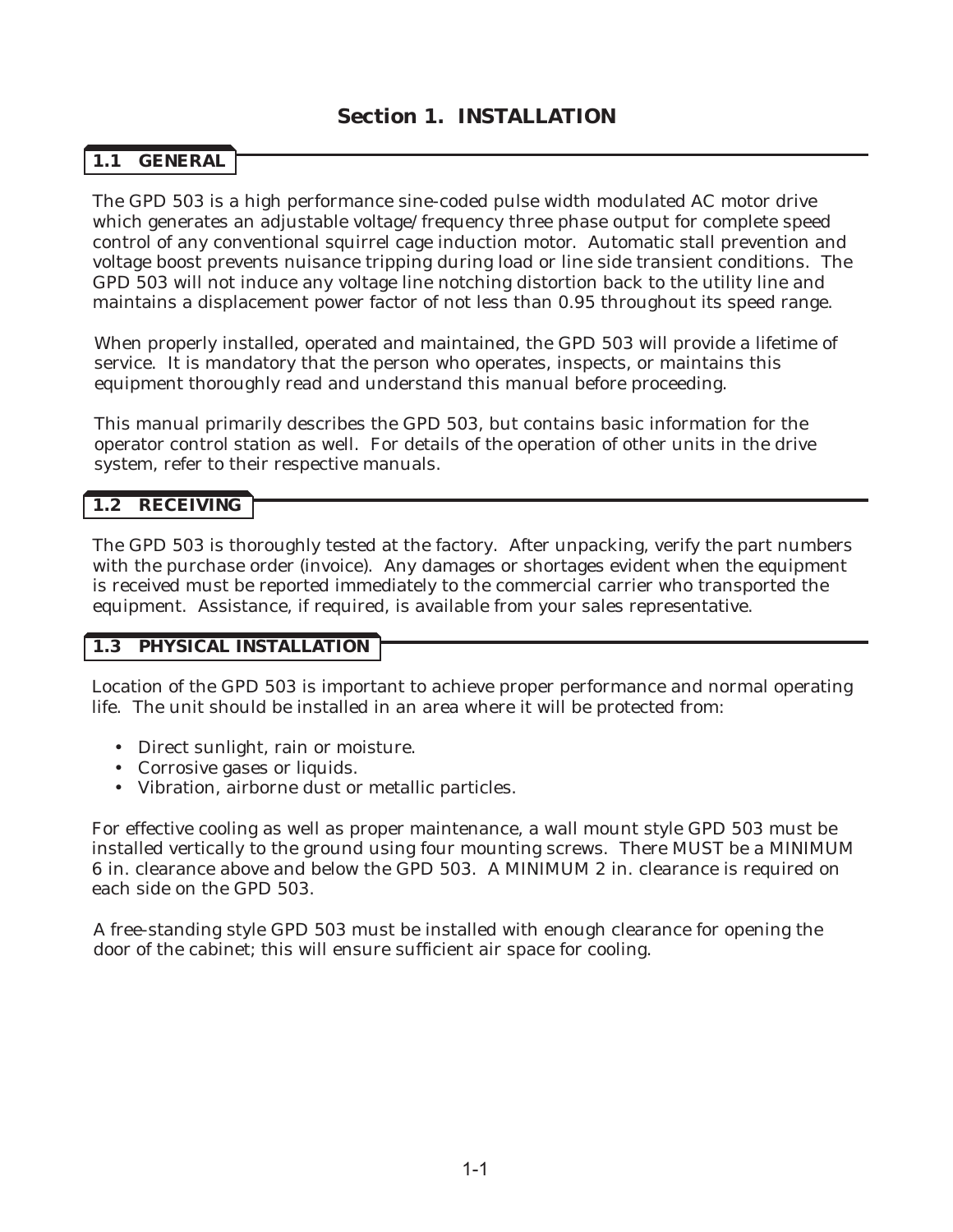#### **1.4 ELECTRICAL INSTALLATION**

All basic interconnections (using the Digital Operator) are shown in Figures 1-3 through 1-6.

#### **1.4.1 Main Circuit Input/Output**

Complete wiring interconnections for the main circuit according to Tables 1-1 and 1-2, while observing the following:

# **CAUTION**

#### **Use only factory supplied instructions to install dynamic braking resistors. Failure to do so may cause equipment damage or personal injury.**

• Use 600 V vinyl-sheathed wire or equivalent. Wire size should be determined considering voltage drop of leads.

- NEVER connect AC main power to output terminals T1 (U), T2 (V), and T3 (W).
- NEVER allow wire leads to contact the GPD 503 enclosure. Short-circuit may result.
- NEVER connect power factor correction capacitors or noise filter to GPD 503 output.
- SIZE OF WIRE MUST BE SUITABLE FOR CLASS I CIRCUITS.

• Use UL listed closed loop connectors or CSA certified ring connectors sized for the selected wire gauge. The connectors are to be installed using the correct crimp tool recommended by the connector manufacturer.

| <b>WIRE SIZE</b><br>mm <sup>2</sup><br><b>AWG</b> |      | TFRMINAI        | CLOSED-LOOP      |         | <b>CLAMPING TORQUE</b> |               |       |  |  |
|---------------------------------------------------|------|-----------------|------------------|---------|------------------------|---------------|-------|--|--|
|                                                   |      | <b>SCREW</b>    | <b>CONNECTOR</b> |         | <b>STEEL</b>           | <b>COPPER</b> |       |  |  |
|                                                   |      |                 |                  | $Ib-in$ | $N-m$                  | $Ib-in$       | $N-m$ |  |  |
| 20                                                | 0.5  | M3.5            | $1.25 - 3.5$     | 7.8     | 0.9                    | 7.0           | 0.8   |  |  |
| 18                                                | 0.75 | M4              | $1.25 - 4$       | 13.0    | 1.5                    | 10.4          | 1.2   |  |  |
| 16                                                | 1.25 | M4              | $1.25 - 4$       | 13.0    | 1.5                    | 10.4          | 1.2   |  |  |
|                                                   |      | M4              | $2 - 4$          | 13.0    | 1.5                    | 10.4          | 1.2   |  |  |
| 14                                                | 2    | M <sub>5</sub>  | $2 - 5$          | 26.1    | 20.9                   | 3.1           | 2.4   |  |  |
|                                                   |      | M4              | $3.5 - 4$        | 13.0    | 1.5                    | 10.4          | 1.2   |  |  |
| 12                                                | 3.5  | M <sub>5</sub>  | $3.5 - 5$        | 26.1    | 20.9                   | 3.1           | 2.4   |  |  |
|                                                   | 5.5  | M4              | $5.5 - 4$        | 13.0    | 1.5                    | 10.4          | 1.2   |  |  |
| 10                                                |      | M <sub>5</sub>  | $5.5 - 5$        | 26.1    | 20.9                   | 3.1           | 2.4   |  |  |
|                                                   | 8    | M <sub>5</sub>  | $8 - 5$          | 26.1    | 20.9                   | 3.1           | 2.4   |  |  |
| 8                                                 |      | M <sub>6</sub>  | $8 - 6$          | 40.9    | 34.8                   | 4.8           | 4.1   |  |  |
| 6                                                 | 14   | M <sub>6</sub>  | $14 - 6$         | 40.9    | 34.8                   | 4.8           | 4.1   |  |  |
| 4                                                 | 22   | M <sub>8</sub>  | $22 - 8$         | 100.0   | 82.6                   | 11.7          | 10.7  |  |  |
| 2                                                 |      | M <sub>8</sub>  | $38 - 8$         | 100.0   | 82.6                   | 11.7          | 10.7  |  |  |
|                                                   | 38   | M <sub>10</sub> | $38 - 10$        | 182.6   | 156.5                  | 21.4          | 18.4  |  |  |
| 1/0                                               | 60   | M <sub>10</sub> | $60 - 10$        | 182.6   | 156.5                  | 21.4          | 18.4  |  |  |
| 3/0                                               | 80   | M <sub>10</sub> | $80 - 10$        | 182.6   | 156.5                  | 21.4          | 18.4  |  |  |
|                                                   | 100  | M <sub>10</sub> | $100 - 10$       | 182.6   | 156.5                  | 21.4          | 18.4  |  |  |
| 4/0                                               |      | M <sub>12</sub> | $100 - 12$       | 313.0   | 191.3                  | 36.7          | 23.1  |  |  |
| <b>MCM300</b>                                     | 150  | M <sub>12</sub> | $150 - 12$       | 313.0   | 191.3                  | 36.7          | 23.1  |  |  |
| <b>MCM400</b>                                     | 200  | M12             | $200 - 12$       | 313.0   | 191.3                  | 36.7          | 23.1  |  |  |
| <b>MCM650</b>                                     | 325  | M <sub>12</sub> | $325 - 12$       | 313.0   | 191.3                  | 36.7          | 23.1  |  |  |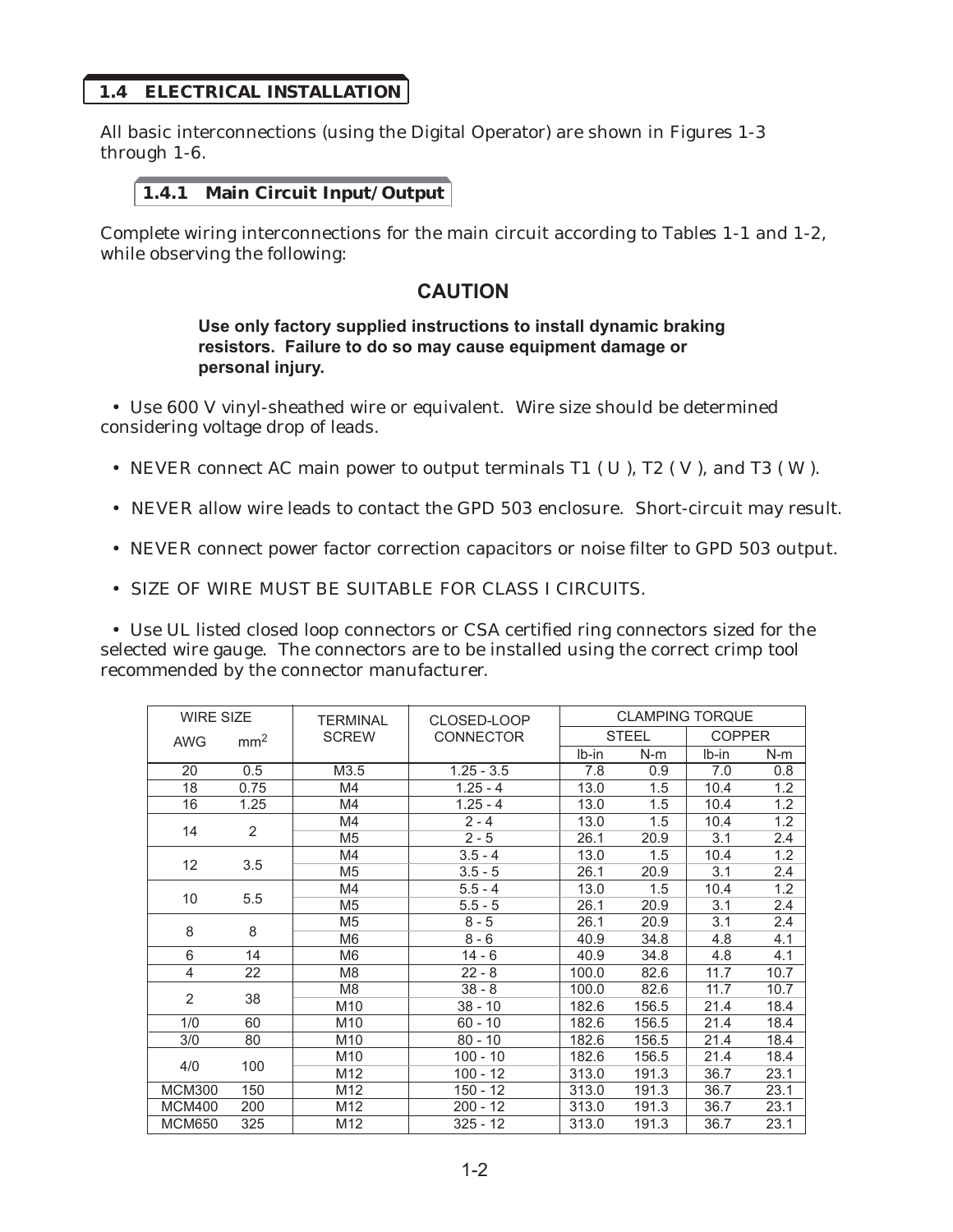# **Table 1-1. Wire Sizing For Main Circuit**

| <b>SECTION A. 230V</b> |                                                                                     |                 |                           |                          |  |  |  |
|------------------------|-------------------------------------------------------------------------------------|-----------------|---------------------------|--------------------------|--|--|--|
| <b>DRIVE</b>           | <b>TERMINAL SYMBOL</b>                                                              | <b>TERMINAL</b> | <b>WIRE SIZE</b>          |                          |  |  |  |
| <b>MODEL NO.</b>       |                                                                                     | <b>SCREW</b>    | <b>AWG</b>                | mm <sup>2</sup>          |  |  |  |
| <b>DS305</b>           | L1 (R), L2 (S), L3 (T), $-$ , B1/+, B2, T1 (U), T2 (V), T3 (W), G (E)               | M4              | $14 - 10$                 | $2 - 5.5$                |  |  |  |
| <b>DS302.</b>          | L1 (R), L2 (S), L3 (T), -, B1/+, B2, T1 (U), T2 (V), T3 (W)                         | M4              | $14 - 10$                 | $2 - 5.5$                |  |  |  |
| <b>DS306</b>           | G(E)                                                                                | M4              | $12 - 10$                 | $3.5 - 5.5$              |  |  |  |
| <b>DS307</b>           | L1 (R), L2 (S), L3 (T), -, B1/+, B2, T1 (U), T2 (V), T3 (W), G (E)                  | M4              | 10                        | 5.5                      |  |  |  |
| DS308,                 | L1 (R), L2 (S), L3 (T), -, B1/+, B2, T1 (U), T2 (V), T3 (W)                         | M <sub>5</sub>  | 8                         | 8                        |  |  |  |
| <b>DS309</b>           | G(E)                                                                                | M <sub>5</sub>  | 10                        | 5.5                      |  |  |  |
| <b>DS310</b>           | L1 (R), L2 (S), L3 (T), B0/-, B1/+, T1 (U), T2 (V), T3 (W)                          | M6              | 4                         | 22                       |  |  |  |
|                        | G(E)                                                                                |                 | $8 - 2$                   | $8 - 38$                 |  |  |  |
|                        | l1(r), l2(a)                                                                        | M4              | $14 - 10$                 | $2 - 5.5$                |  |  |  |
| <b>DS311</b>           | L1 (R), L2 (S), L3 (T), B0/-, B1/+, T1 (U), T2 (V), T3 (W)                          | M <sub>8</sub>  | $3 - 1/0$                 | $30 - 60$                |  |  |  |
|                        | G(E)                                                                                | M4              | $8 - 2$<br>$14 - 10$      | $8 - 38$<br>$2 - 5.5$    |  |  |  |
|                        | l1(r), l2(s)                                                                        |                 |                           |                          |  |  |  |
| <b>DS322</b>           | L1 (R), L2 (S), L3 (T), B0/-, B1/-, B1/+, T1 (U), T2 (V), T3 (W)<br>G(E)            | M <sub>8</sub>  | $2 - 1/0$<br>$6 - 2$      | $38 - 60$<br>$14 - 38$   |  |  |  |
|                        | l1(r), l2(a)                                                                        | M4              | $14 - 10$                 | $2 - 5.5$                |  |  |  |
| <b>DS323</b>           | L1 (R), L2 (S), L3 (T), B0/-, B1/+, T1 (U), T2 (V), T3 (W)                          | M <sub>8</sub>  | 1/0                       | 60                       |  |  |  |
|                        | G(E)                                                                                |                 | $6 - 2$                   | $14 - 38$                |  |  |  |
|                        | l1(r), l2(a)                                                                        | M4              | $14 - 10$                 | $2 - 5.5$                |  |  |  |
| <b>DS2040</b>          | L1 (R), L2 (S), L3 (T), -, +1, +3, T1 (U), T2 (V), T3 (W)                           | M <sub>10</sub> | $2 - 4/0$                 | $38 - 100$               |  |  |  |
|                        | G(E)                                                                                |                 | $4 - 2$                   | $22 - 38$                |  |  |  |
|                        | l1(r), l2(a)                                                                        | M4              | $20 - 14$                 | $0.5 - 2$                |  |  |  |
| GPD503-2L40            | L1 (R), L2 (S), L3 (T), - (N), +3 (P3), T1 (U), T2 (V), T3 (W)                      | M10             | $2 - 4/0$                 | $38 - 100$               |  |  |  |
|                        | G(E)                                                                                |                 | $4 - 2$                   | $22 - 38$                |  |  |  |
|                        | l1(r), l2(a)                                                                        | M4              | $20 - 14$                 | $0.5 - 2$                |  |  |  |
| <b>DS2050</b>          | L1 (R), L2 (S), L3 (T), -, +1, +3, T1 (U), T2 (V), T3 (W)                           | M <sub>10</sub> | $2 - 4/0$                 | $38 - 100$               |  |  |  |
|                        | G(E)                                                                                |                 | $4 - 2$                   | $22 - 38$                |  |  |  |
|                        | l1(r), l2(a)                                                                        | M4              | $20 - 14$                 | $0.5 - 2$                |  |  |  |
| GPD503-2L50            | L1 (R), L2 (S), L3 (T), - (N), +3 (P3), T1 (U), T2 (V), T3 (W)<br>G(E)              | M <sub>10</sub> | $2 - 4/0$<br>$4 - 2$      | $38 - 100$<br>$22 - 38$  |  |  |  |
|                        | l1(r), l2(a)                                                                        | M4              | $20 - 14$                 | $0.5 - 2$                |  |  |  |
| <b>DS2060</b>          | L1 (R), L2 (S), L3 (T), -, +1, +3, T1 (U), T2 (V), T3 (W)                           | M10             | $2 - 4/0$                 | $38 - 100$               |  |  |  |
|                        | G(E)                                                                                |                 | $4 - 2$                   | $22 - 38$                |  |  |  |
|                        | $\ell$ 1 (r), $\ell$ 2 (4)                                                          | M4              | $20 - 14$                 | $0.5 - 2$                |  |  |  |
| GPD503-2L60            | L1 (R), L2 (S), L3 (T), - (N), +3 (P3), T1 (U), T2 (V), T3 (W)                      | M10             | $2 - 4/0$                 | $38 - 100$               |  |  |  |
|                        | G(E)                                                                                |                 | $4 - 2$                   | $22 - 38$                |  |  |  |
|                        | $\ell$ 1 (r), $\ell$ 2 (a)                                                          | M4              | $20 - 14$                 | $0.5 - 2$                |  |  |  |
| <b>DS2075</b>          | L1 (R), L2 (S), L3 (T), -, +1, +3, T1 (U), T2 (V), T3 (W)                           | M10             | $2 - 4/0$                 | $38 - 100$               |  |  |  |
|                        | G(E)                                                                                |                 | $3 - 2$                   | $30 - 38$                |  |  |  |
|                        | l1(r), l2(s)                                                                        | M4              | $20 - 14$                 | $0.5 - 2$                |  |  |  |
| GPD503-2L75            | L1 (R), L2 (S), L3 (T), - (N), +3 (P3), T1 (U), T2 (V), T3 (W)                      | M10             | $2 - 4/0$                 | $38 - 100$               |  |  |  |
|                        | G(E)                                                                                |                 | $4 - 2$                   | $22 - 38$                |  |  |  |
|                        | l1(r), l2(s)                                                                        | M4              | $20 - 14$                 | $0.5 - 2$                |  |  |  |
| <b>DS2100</b>          | L1 (R), L2 (S), L3 (T), -, +1, +3, T1 (U), T2 (V), T3 (W)                           | M12             | 4/0 - MCM400<br>$1 - 2/0$ | $100 - 200$              |  |  |  |
|                        | G(E)<br>l1(r), l2(a)                                                                | M4              | $20 - 14$                 | $50 - 67$<br>$0.5 - 2$   |  |  |  |
|                        |                                                                                     |                 |                           |                          |  |  |  |
|                        | GPD503-2L100 L1 (R), L2 (S), L3 (T), - (N), +3 (P3), T1 (U), T2 (V), T3 (W)<br>G(E) | M12             | 4/0 - MCM400<br>$1 - 2/0$ | $100 - 200$<br>$50 - 67$ |  |  |  |
|                        | 21 (r), 22 (a)                                                                      | M4              | $20 - 14$                 | $0.5 - 2$                |  |  |  |
|                        |                                                                                     |                 |                           |                          |  |  |  |

indicates terminal uses a pressure lug.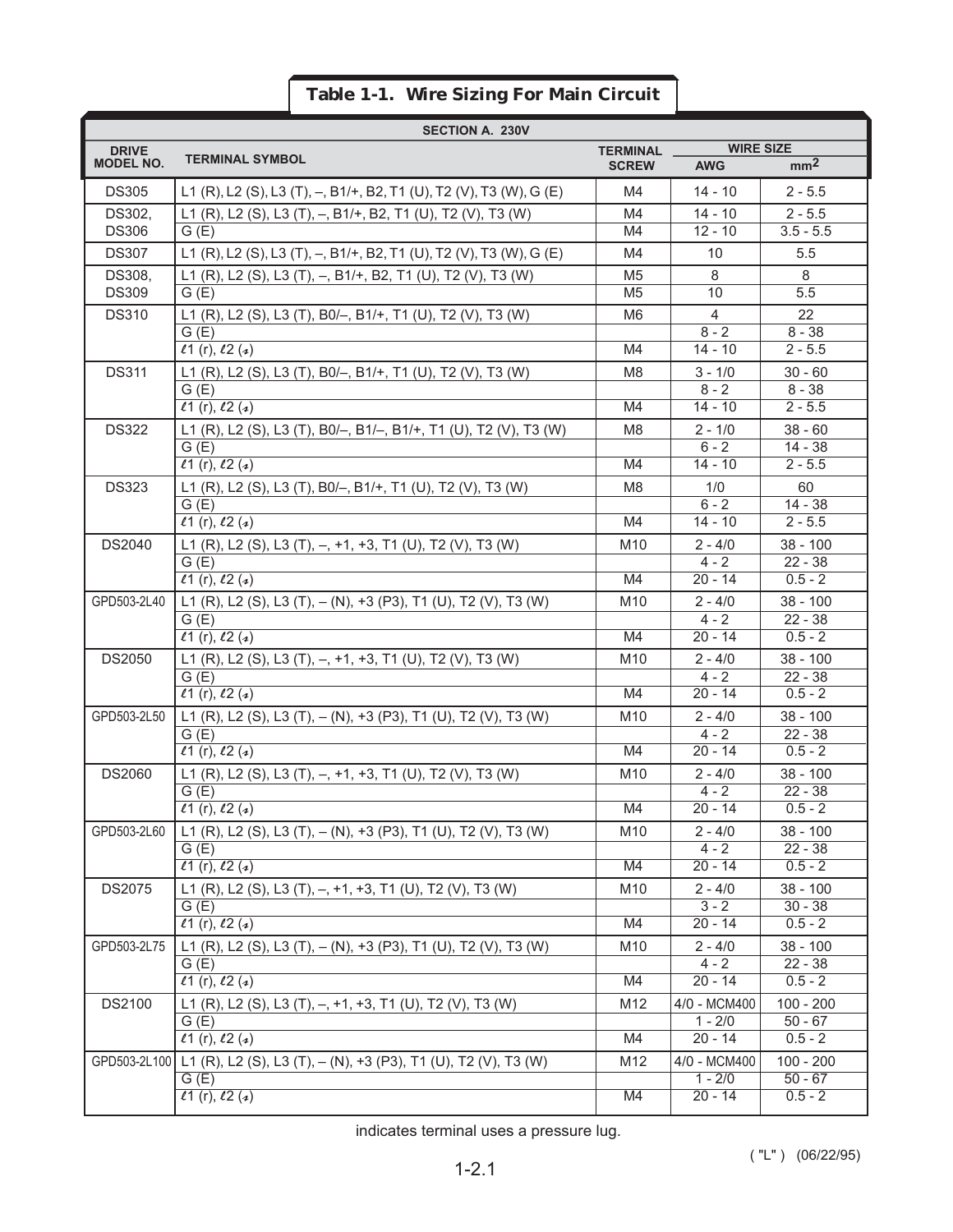| Section B. 460V               |                                                                                       |                      |                            |                         |  |  |
|-------------------------------|---------------------------------------------------------------------------------------|----------------------|----------------------------|-------------------------|--|--|
| <b>DRIVE</b>                  | <b>TERMINAL SYMBOL</b>                                                                | <b>TERMINAL</b>      | <b>WIRE SIZE</b>           |                         |  |  |
| <b>MODEL NO.</b>              |                                                                                       | <b>SCREW</b>         | <b>AWG</b>                 | mm <sup>2</sup>         |  |  |
| DS313, DS304,<br><b>DS314</b> | L1 (R), L2 (S), L3 (T), -, B1/+, B2, T1 (U), T2 (V), T3 (W), G (E)                    | M4                   | $14 - 10$                  | $2 - 5.5$               |  |  |
| <b>DS315</b>                  | L1 (R), L2 (S), L3 (T), -, B1/+, B2, T1 (U), T2 (V), T3 (W)                           | M4                   | $14 - 10$                  | $2 - 5.5$               |  |  |
|                               | G(E)                                                                                  | M <sub>5</sub>       | $12 - 10$                  | $3.5 - 5.5$             |  |  |
| <b>DS316</b>                  | L1 (R), L2 (S), L3 (T), -, B1/+, B2, T1 (U), T2 (V), T3 (W)                           | M4<br>M <sub>5</sub> | $12 - 10$<br>$12 - 10$     | $3.5 - 5.5$             |  |  |
| <b>DS317</b>                  | G(E)<br>L1 (R), L2 (S), L3 (T), -, B1/+, B2, T1 (U), T2 (V), T3 (W)                   | M4                   | 10                         | $3.5 - 5.5$<br>5.5      |  |  |
|                               | G(E)                                                                                  | M <sub>5</sub>       | 10                         | 5.5                     |  |  |
| DS318,                        | L1 (R), L2 (S), L3 (T), -, B1/+, B2, T1 (U), T2 (V), T3 (W)                           | M <sub>5</sub>       | 8                          | 8                       |  |  |
| <b>DS326</b>                  | G(E)                                                                                  |                      | $10 - 2$                   | $5.5 - 38$              |  |  |
|                               | l1(r), l2(s)                                                                          | M4                   | $14 - 10$                  | $2 - 5.5$               |  |  |
| <b>DS325</b>                  | L1 (R), L2 (S), L3 (T), B0/-, B1/+, T1 (U), T2 (V), T3 (W)                            | M <sub>6</sub>       | $6 - 4$                    | $14 - 22$               |  |  |
|                               | G(E)                                                                                  |                      | $8 - 2$                    | $8 - 38$                |  |  |
|                               | $l1$ (r), $l2$ (a)                                                                    | M4                   | $14 - 10$                  | $2 - 5.5$               |  |  |
| <b>DS330</b>                  | L1 (R), L2 (S), L3 (T), B0/-, B1/+, T1 (U), T2 (V), T3 (W)<br>G(E)                    | M <sub>6</sub>       | $\overline{4}$<br>$8 - 2$  | 22<br>$8 - 38$          |  |  |
|                               | $l1(\overline{(r)}, l2(\overline{a})$                                                 | M4                   | $14 - 10$                  | $2 - 5.5$               |  |  |
| <b>DS340</b>                  | L1 (R), L2 (S), L3 (T), B0/-, B1/+, T1 (U), T2 (V), T3 (W)                            | M8                   | $3 - 1/0$                  | $30 - 60$               |  |  |
|                               | G(E)                                                                                  |                      | $8 - 2$                    | $8 - 38$                |  |  |
|                               | $\ell$ 1 (r), $\ell$ 2 (a)                                                            | M4                   | $14 - 10$                  | $2 - 5.5$               |  |  |
| <b>DS350</b>                  | L1 (R), L2 (S), L3 (T), B0/-, B1/+, T1 (U), T2 (V), T3 (W)                            | M8                   | $2 - 1/0$                  | $38 - 60$               |  |  |
|                               | G(E)                                                                                  |                      | $6 - 2$                    | $14 - 38$               |  |  |
|                               | $l1(\overline{(r)}, l2(\overline{a})$                                                 | M4                   | $14 - 10$                  | $2 - 5.5$               |  |  |
| <b>DS360</b>                  | L1 (R), L2 (S), L3 (T), B0/-, B1/+, T1 (U), T2 (V), T3 (W)                            | M8                   | 1/0                        | 60                      |  |  |
|                               | G(E)<br>21 (r), 22 (a)                                                                | M4                   | $6 - 2$<br>$14 - 10$       | $14 - 38$<br>$2 - 5.5$  |  |  |
|                               |                                                                                       |                      |                            |                         |  |  |
| DS075,<br><b>DS100</b>        | L1 (R), L2 (S), L3 (T), -, B1/+, B2, +3, T1 (U), T2 (V), T3 (W)<br>G(E)               | M10                  | $2 - 4/0$<br>$4 - 2$       | $38 - 100$<br>$22 - 38$ |  |  |
|                               | $\ell$ 1 (r), $\ell$ 2 200 ( $\ell$ 200), $\ell$ 2 400 ( $\ell$ 400), x, y            | M4                   | $20 - 14$                  | $0.5 - 2$               |  |  |
|                               | GPD503-4L75, L1 (R), L2 (S), L3 (T), - (N), +3 (P3), T1 (U), T2 (V), T3 (W)           | M10                  | $2 - 4/0$                  | $38 - 100$              |  |  |
| GPD503-4L100                  | G(E)                                                                                  |                      | $4 - 2$                    | $22 - 38$               |  |  |
|                               | $\ell$ 1 (r), $\ell$ 2 200 ( $\ell$ 200), $\ell$ 2 400 ( $\ell$ 400), x, y            | M4                   | $20 - 14$                  | $0.5 - 2$               |  |  |
| <b>DS150</b>                  | L1 (R), L2 (S), L3 (T), -, B1/+, B2, +3, T1 (U), T2 (V), T3 (W)                       | M10                  | $2 - 4/0$                  | $38 - 100$              |  |  |
|                               | G(E)                                                                                  |                      | $3 - 2$                    | $30 - 38$               |  |  |
|                               | $\ell$ 1 (r), $\ell$ 2 200 ( $\ell$ 200), $\ell$ 2 400 ( $\ell$ 400), x, y            | M4                   | $20 - 14$                  | $0.5 - 2$               |  |  |
|                               | GPD503-4L150 L1 (R), L2 (S), L3 (T), -, B1/+, B2, +3, T1 (U), T2 (V), T3 (W)<br>G (E) | M10                  | $2 - 4/0$<br>$3 - 2$       | $38 - 100$<br>$30 - 38$ |  |  |
|                               | $\ell$ 1 (r), $\ell$ 2 200 ( $\epsilon$ 200), $\ell$ 2 400 ( $\epsilon$ 400), x, y    | M4                   | $20 - 14$                  | $0.5 - 2$               |  |  |
| <b>DS200</b>                  | L1 (R), L2 (S), L3 (T), -, B1/+, B2, +3, T1 (U), T2 (V), T3 (W)                       | M12                  | 4/0 - MCM400               | $100 - 200$             |  |  |
|                               | G(E)                                                                                  |                      | $1 - 2/0$                  | $50 - 67$               |  |  |
|                               | $\ell$ 1 (r), $\ell$ 2 200 ( $\epsilon$ 200), $\ell$ 2 400 ( $\epsilon$ 400), x, y    | M4                   | $20 - 14$                  | $0.5 - 2$               |  |  |
| GPD503-4L200                  | L1 (R), L2 (S), L3 (T), - (N), +3 (P3), T1 (U), T2 (V), T3 (W)                        | M12                  | 4/0 - MCM400               | $100 - 200$             |  |  |
|                               | G(E)                                                                                  |                      | $1 - 2/0$                  | $50 - 67$               |  |  |
|                               | $\ell$ 1 (r), $\ell$ 2 200 ( $\epsilon$ 200), $\ell$ 2 400 ( $\epsilon$ 400), x, y    | M4                   | $20 - 14$                  | $0.5 - 2$               |  |  |
| DS250,<br><b>DS303</b>        | L1 (R), L2 (S), L3 (T), -, +1, +3, T1 (U), T2 (V), T3 (W)<br>G(E)                     | M12                  | MCM650 x 2P<br>$1/0 - 2/0$ | 325 x 2P<br>$54 - 67$   |  |  |
|                               | $l1$ (r), $l2$ (a), x, y                                                              | M4                   | $20 - 14$                  | $0.5 - 2$               |  |  |
| <b>DS400</b>                  | L1 (R), L2 (S), L3 (T), -, +1, +3, T1 (U), T2 (V), T3 (W)                             | M12                  | MCM650 x 2P                | 325 x 2P                |  |  |
|                               | G(E)                                                                                  |                      | 2/0                        | 67                      |  |  |
|                               | $l1$ (r), $l2$ (a), x, y                                                              | M4                   | $20 - 14$                  | $0.5 - 2$               |  |  |

# **Table 1-1. Wire Sizing For Main Circuit - Continued**

indicates terminal uses a pressure lug.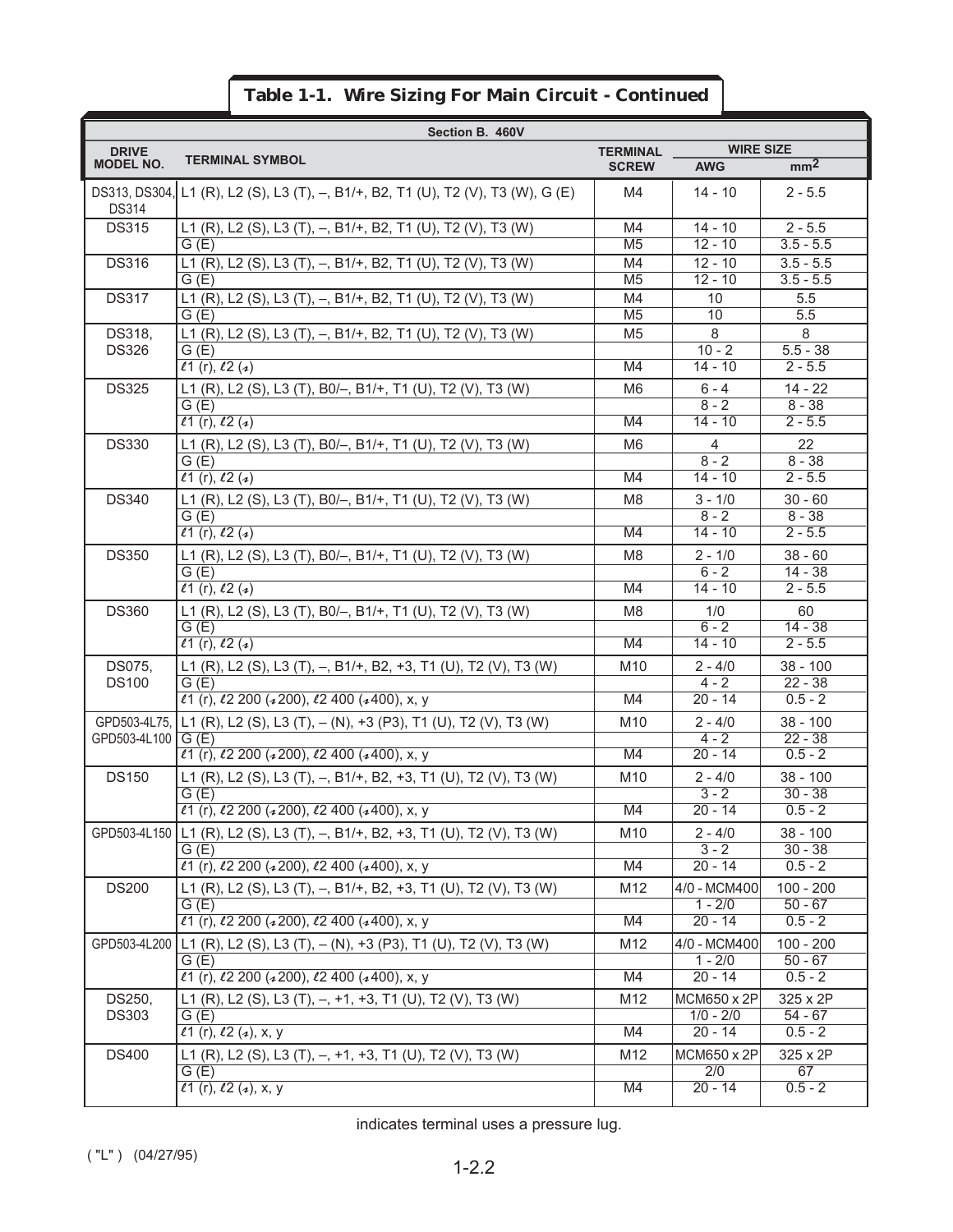|                  | Section C. 575V                                                        |                 |                          |                         |  |
|------------------|------------------------------------------------------------------------|-----------------|--------------------------|-------------------------|--|
| <b>DRIVE</b>     | <b>TERMINAL SYMBOL</b>                                                 | <b>TERMINAL</b> | <b>WIRE SIZE</b>         |                         |  |
| <b>MODEL NO.</b> |                                                                        | <b>SCREW</b>    | <b>AWG</b>               | mm <sup>2</sup>         |  |
| DS5003.          | L1 (R), L2 (S), L3 (T), -, B1/+, B2, T1 (U), T2 (V), T3 (W)            | M4              | 14 - 10                  | $2 - 5.5$               |  |
| <b>DS5004</b>    | G(E)                                                                   | M4              | $14 - 10$                | $2 - 5.5$               |  |
| <b>DS5006</b>    | L1 (R), L2 (S), L3 (T), -, B1/+, B2, T1 (U), T2 (V), T3 (W)            | M4              | $14 - 10$                | $2 - 5.5$               |  |
|                  | G(E)                                                                   | M <sub>5</sub>  | $14 - 10$                | $2 - 5.5$               |  |
| DS5009.          | L1 (R), L2 (S), L3 (T), -, B1/+, B2, T1 (U), T2 (V), T3 (W)            | M4              | $12 - 10$                | $3.5 - 5.5$             |  |
| <b>DS5012</b>    | G(E)                                                                   | M <sub>5</sub>  | $12 - 10$                | $3.5 - 5.5$             |  |
| <b>DS5017</b>    | L1 (R), L2 (S), L3 (T), -, B1/+, B2, T1 (U), T2 (V), T3 (W)            | M <sub>5</sub>  | $10 - 8$                 | $5.5 - 8$               |  |
|                  | G(E)                                                                   |                 | $12 - 2$                 | $3.5 - 30$              |  |
|                  | l1(r), l2(s)                                                           | M4              | $14 - 10$                | $2 - 5.5$               |  |
| <b>DS5022</b>    | L1 (R), L2 (S), L3 (T), -, B1/+, B2, T1 (U), T2 (V), T3 (W)            | M6              | $8 - 6$                  | $8 - 14$                |  |
|                  | G(E)<br>l1(r), l2(s)                                                   | M4              | $12 - 2$<br>$14 - 10$    | $3.5 - 30$<br>$2 - 5.5$ |  |
|                  |                                                                        |                 |                          |                         |  |
| <b>DS5027</b>    | L1 (R), L2 (S), L3 (T), -, B1/+, B2, T1 (U), T2 (V), T3 (W)            | M <sub>6</sub>  | $8 - 6$<br>$10 - 2$      | $8 - 14$                |  |
|                  | G(E)<br>l1(r), l2(a)                                                   | M4              | $14 - 10$                | $5.5 - 30$<br>$2 - 5.5$ |  |
|                  |                                                                        |                 |                          | $8 - 14$                |  |
| <b>DS5032</b>    | L1 (R), L2 (S), L3 (T), B0/-, B1/+, B2, T1 (U), T2 (V), T3 (W)<br>G(E) | M6              | $8 - 6$<br>$10 - 2$      | $5.5 - 30$              |  |
|                  | l1(r), l2(a)                                                           | M4              | $14 - 10$                | $2 - 5.5$               |  |
| <b>DS5043</b>    | L1 (R), L2 (S), L3 (T), B0/-, B1/+, T1 (U), T2 (V), T3 (W)             | M <sub>8</sub>  | $6 - 1$                  | $14 - 38$               |  |
|                  | G(E)                                                                   |                 | $10 - 2$                 | $5.5 - 30$              |  |
|                  | $l1$ (r), $l2$ (a), x, y                                               | M4              | $14 - 10$                | $2 - 5.5$               |  |
| <b>DS5054</b>    | L1 (R), L2 (S), L3 (T), B0/-, B1/+, T1 (U), T2 (V), T3 (W)             | M8              | $4 - 1$                  | $22 - 38$               |  |
|                  | G(E)                                                                   |                 | $8 - 2$                  | $8 - 30$                |  |
|                  | $l1$ (r), $l2$ (a), x, y                                               | M4              | $14 - 10$                | $2 - 5.5$               |  |
| <b>DS5064</b>    | L1 (R), L2 (S), L3 (T), B0/-, B1/+, T1 (U), T2 (V), T3 (W)             | M8              | $3 - 1/0$                | $27 - 50$               |  |
|                  | G(E)                                                                   |                 | $8 - 2$                  | $8 - 30$                |  |
|                  | $l1$ (r), $l2$ (a), x, y                                               | M4              | $14 - 10$                | $2 - 5.5$               |  |
| <b>DS5081</b>    | L1 (R), L2 (S), L3 (T), B0/-, B1/+, T1 (U), T2 (V), T3 (W)             | M8              | $1 - 2/0$                | $38 - 60$               |  |
|                  | G(E)                                                                   |                 | $8 - 2$<br>$14 - 10$     | $8 - 30$<br>$2 - 5.5$   |  |
|                  | $(1)(r)$ , $(2)(x)$ , x, y                                             | M4              |                          |                         |  |
| <b>DS5112</b>    | L1 (R), L2 (S), L3 (T), B0/-, B1/+, T1 (U), T2 (V), T3 (W)             | M8              | $2/0 - 3/0$              | $60 - 80$               |  |
|                  | G(E)<br>21 (r), 22 (a), x, y                                           | M4              | $6 - 2/0$<br>$14 - 10$   | $14 - 60$<br>$2 - 5.5$  |  |
|                  |                                                                        |                 |                          |                         |  |
| DS5130           | L1 (R), L2 (S), L3 (T), B0/-, B1/+, T1 (U), T2 (V), T3 (W)<br>G(E)     | M10             | $3/0 - 300$<br>$6 - 2/0$ | $80 - 150$<br>$14 - 60$ |  |
|                  | $l1$ (r), $l2$ (a), x, y                                               | M4              | $14 - 10$                | $2 - 5.5$               |  |
| DS5172           | L1 (R), L2 (S), L3 (T), -, B1/+, B2, +3, T1 (U), T2 (V), T3 (W)        | M12             | $3000 - 400$             | 150 - 200               |  |
|                  | G(E)                                                                   |                 | $4 - 2/0$                | $22 - 60$               |  |
|                  | $\overline{\ell 1}$ (r), $\ell 2$ (a), x, y                            | M4              | $14 - 10$                | $2 - 5.5$               |  |
| DS5202           | L1 (R), L2 (S), L3 (T), -, B1/+, B2, +3, T1 (U), T2 (V), T3 (W)        | M12             | $300 - 400$              | 177 - 200               |  |
|                  | G(E)                                                                   |                 | $4 - 2/0$                | $22 - 60$               |  |
|                  | $21$ (r), $22$ (a), x, y                                               | M4              | $14 - 10$                | $2 - 5.5$               |  |

indicates terminal uses a pressure lug.